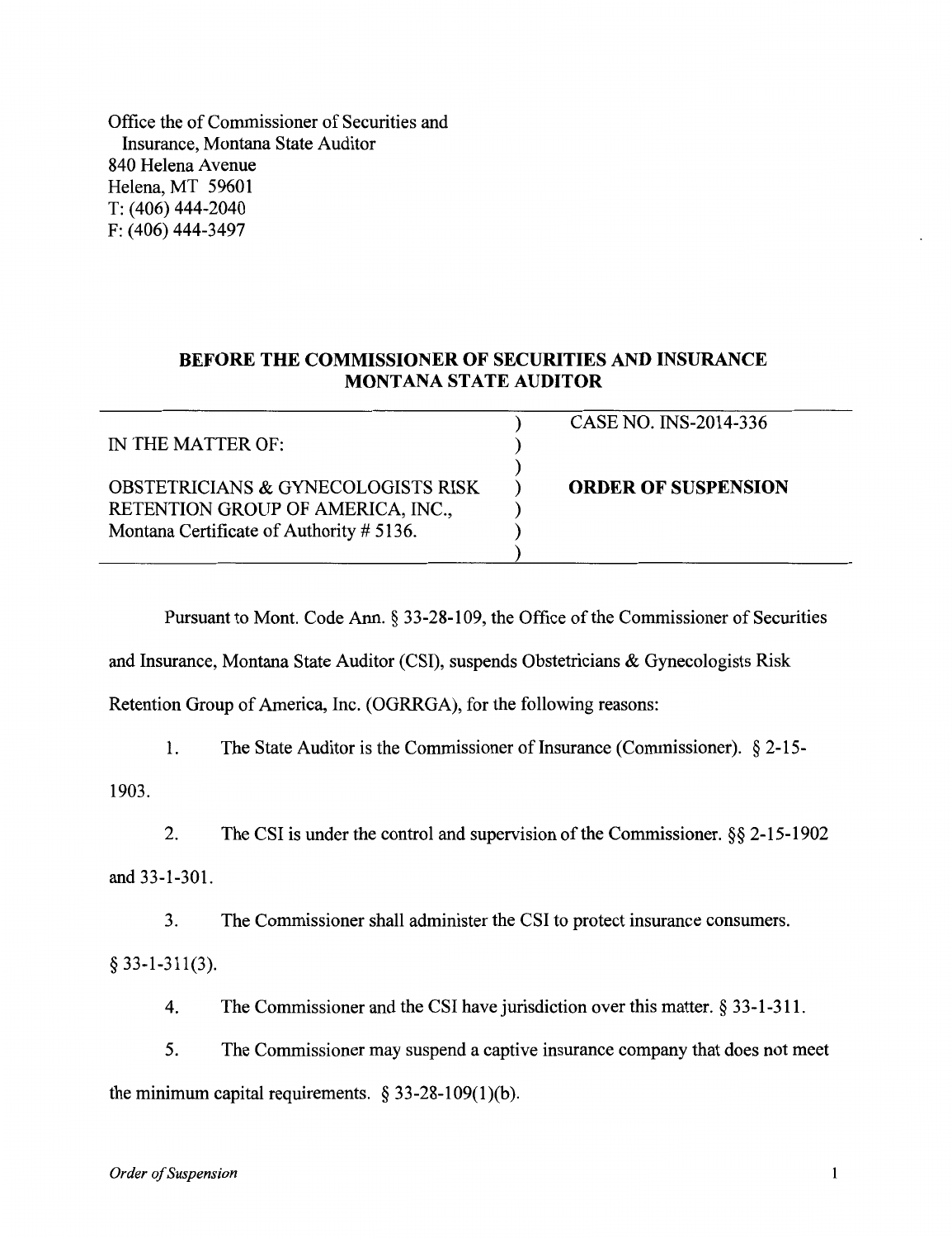5136. 6. OGRRGA is a Montana domiciled risk retention group, Certificate of Authority #

7. The September 2014 quarterly report indicates OGRRGA is undercapitalized as it does not meet or exceed the statutory minimum requirement of \$500,000 at present.

## **ORDER**

THEREFORE, IT IS HEREBY ORDERED that based on the foregoing, OGRRGA's Certificate of Authority #5136 is SUSPENDED. During its period of Suspension, OGRRGA must obtain prior approval by the Commissioner or her designee to do any of the following:

- a. Dispose of, convey, or encumber any of its assets or its business in force;
- b. Withdraw funds from any of its bank accounts, unless withdrawal is done in the ordinary course of running off existing business;
- c. Lend any of its funds;
- d. Invest any of its funds;
- e. Incur any debt, obligation, or liability;
- f. Merge or consolidate with another company; or
- g. Enter into any new reinsurance contract or treaty.

IT IS FURTHER ORDERD that OGRRGA may not issue new policies. It may service and/or renew existing policies.

IT IS FURTHER ORDERED that prior to this suspension being lifted, OGRRGA shall provide the following evidence to the CSI:

a. Capital and surplus exceed \$500,000, pursuant to  $\S 33-28-104(1)$ ;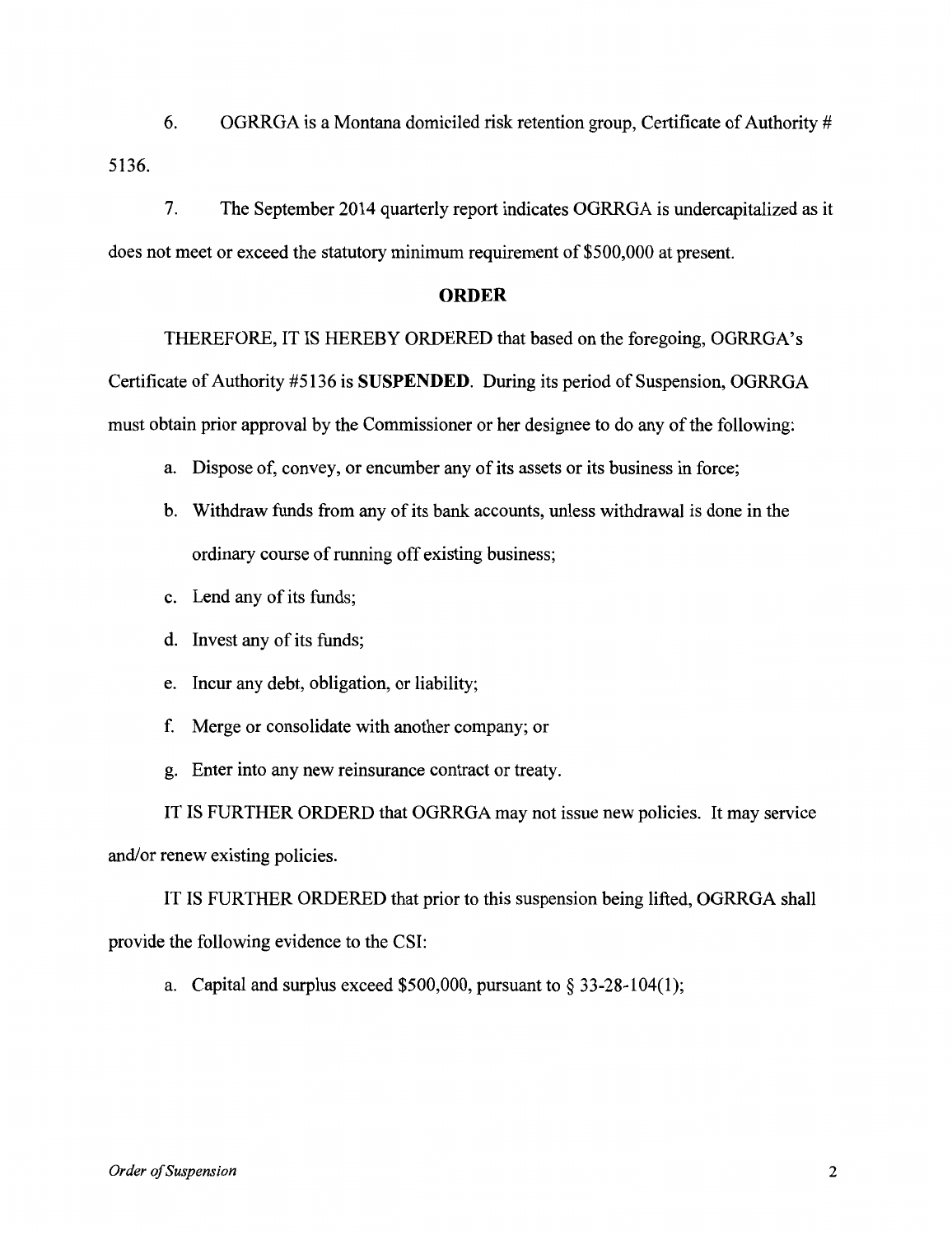33-2-1322, and liquidating OGRRGA pursuant to §§ 33-2-1341 and 33-2-1342. this Order will result in the CSI filing a formal delinquency action in district court pursuant to § IT IS FURTHER ORDERED that a failure by OGRRGA to comply with the directives of

as determined by the CSI. This Order shall remain in effect until such time OGRRGA has complied with all terms

DATED this  $\cancel{\mathcal{A}}_A$  day of January, 2015.

/ nualf. tridie

MONICAJ, LINDEEN ommissioner of Securities and Insurance, Montana State Auditor